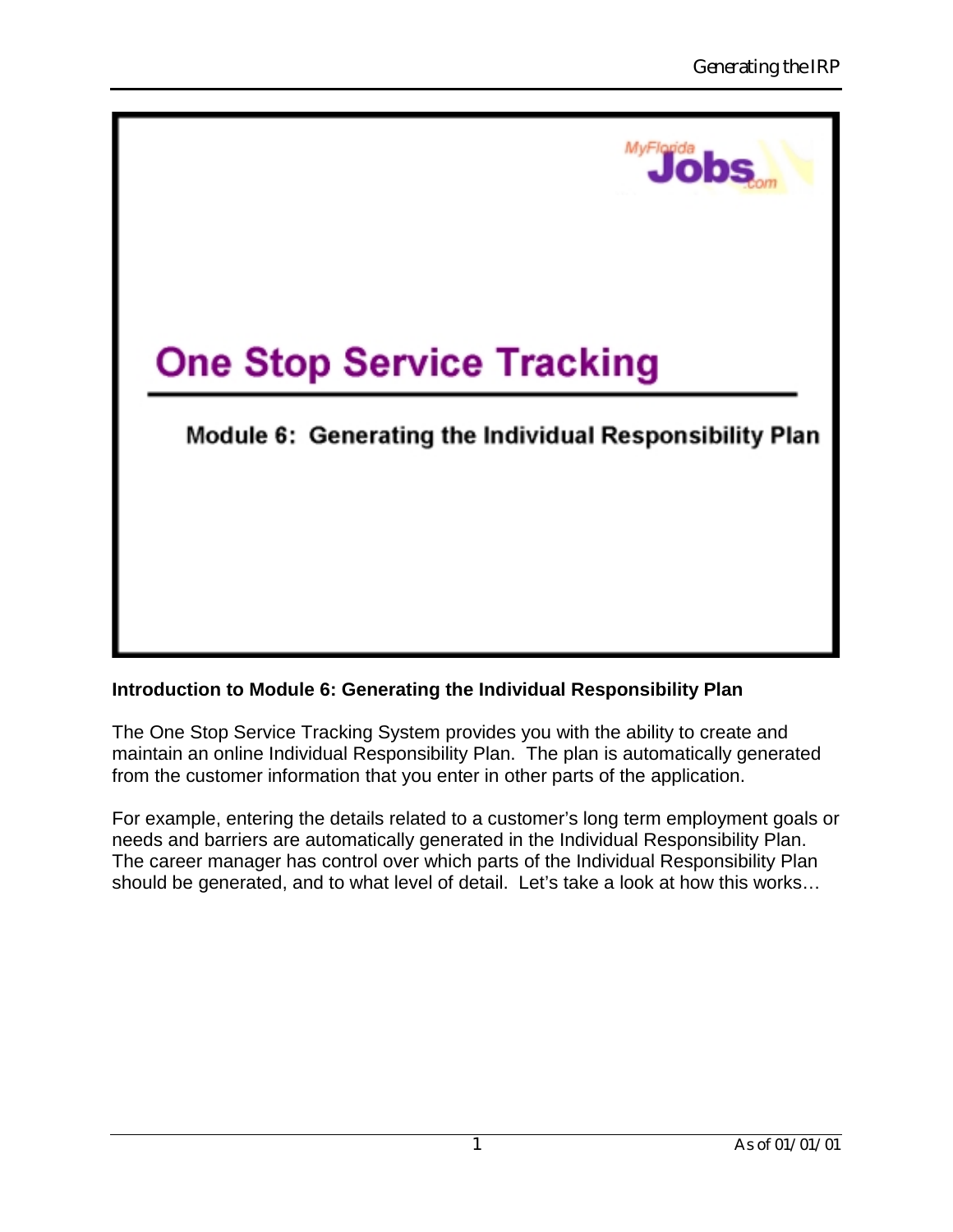| MyFlorida    | <b>Module 6: Generating the Individual Responsibility Plan</b>          |
|--------------|-------------------------------------------------------------------------|
|              |                                                                         |
|              | At the end of this module, participants will be able to:                |
| $\checkmark$ | View a customer's Individual Responsibility Plan                        |
| $\checkmark$ | Edit portions of a customer's Individual Responsibility Plan            |
| $\checkmark$ | Preview and print a customer's Individual Responsibility<br><b>Plan</b> |
|              | <b>Complete the Budget Planner Wizard</b>                               |
|              |                                                                         |

To understand the procedures associated with generating a customer's Individual Responsibility Plan, we will go through the following functions:

- •Viewing a customer's Individual Responsibility Plan
- •Editing portions of a customer's Individual Responsibility Plan
- •Previewing and printing a customer's Individual Responsibility Plan
- •Completing the Budget Planner Wizard within OSST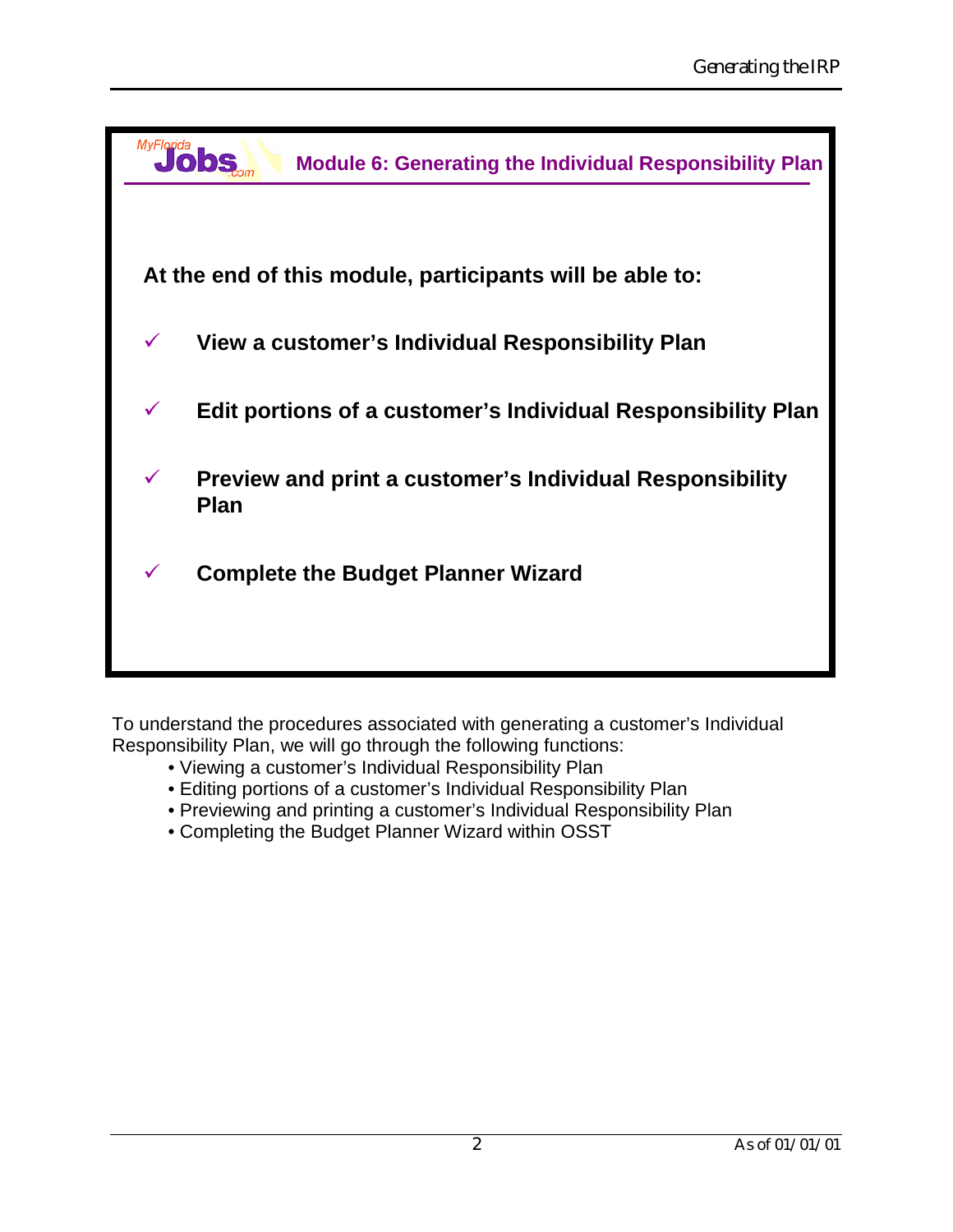

#### **Selecting the Sections to include on the customer's Individual Responsibility Plan**

The Individual Responsibility Plan is populated with information from many other sections of the application. Prior to the plan being generated, you are prompted with this "Select" page, which allows you to choose the specific sections of the Individual Responsibility Plan that you wish to see. You may choose to view one or all of the following:

- •Short Term Employment
- •Long Term Employment
- •Barriers
- •Deferrals
- •Countable Work Activities
- Other Activities
- •Supportive Services
- •Steps to Self Sufficiency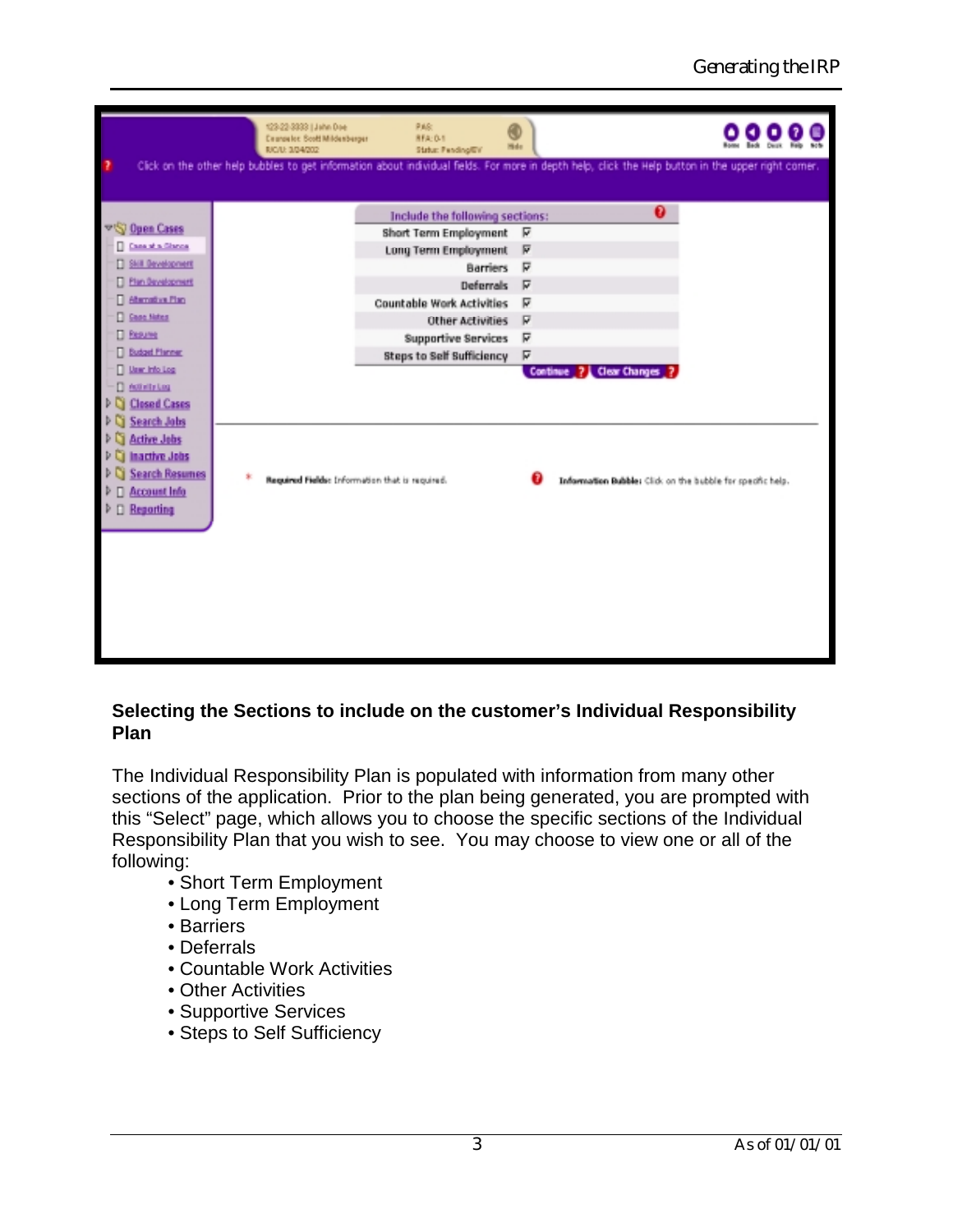Click the check box to the right of the text to select the information you wish to view. After selecting the information you wish to view, click the 'Continue' button at the bottom of the page to go to preview the resulting plan.

#### **Associated Procedures:**

**CLICK** 'View' on the Individual Responsibility Plan tab to begin

**CLICK** the check boxes next to the sections that you **DO NOT** want included on the generated plan. (The system defaults to select all sections.)

**CLICK** 'Continue' to preview the resulting plan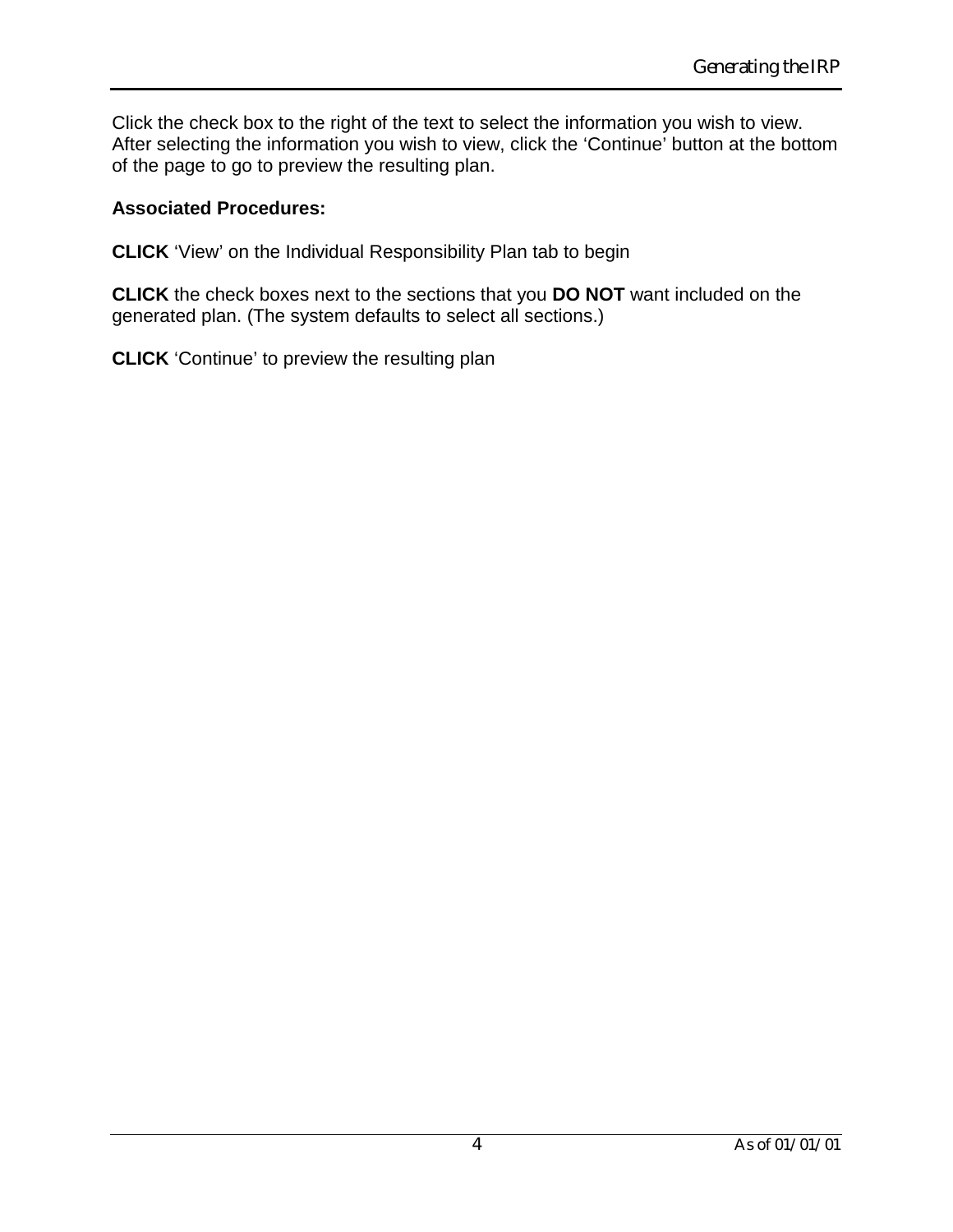| <b>Service Tracking</b>                             | 777-77-0601   Penelope Odom<br>PAS: P12557<br>◉<br>RFA: 01078470073/0<br>Case Manager: Faye Harrison<br>Hide<br>Status: EX/Open<br>R/C/U: 4/3/435    |                             |                         | Desk |
|-----------------------------------------------------|------------------------------------------------------------------------------------------------------------------------------------------------------|-----------------------------|-------------------------|------|
|                                                     | Click on the other help bubbles to get information about individual fields. For more in depth help, click the Help button in the upper right corner. |                             |                         |      |
|                                                     | <b>Short Term Employment Goals</b>                                                                                                                   |                             |                         |      |
| Return to Workload                                  | <b>Type of work</b>                                                                                                                                  | Carpenter                   |                         |      |
|                                                     | <b>Expected Wage</b>                                                                                                                                 | \$10.00 Hourly              |                         |      |
|                                                     | City                                                                                                                                                 | Quincy                      |                         |      |
| ▽ Open Cases                                        | <b>State</b>                                                                                                                                         | FL.                         |                         |      |
| □ Case at a Glance                                  | <b>Benefits Wanted</b>                                                                                                                               | HEALTH INSURANCE            |                         |      |
| Skill Development                                   | <b>Expected Achievement Date</b><br><b>Goal Status</b>                                                                                               | 10/30/2000                  |                         |      |
| Plan Development                                    |                                                                                                                                                      | In Progress                 |                         |      |
| Alternative Plan                                    |                                                                                                                                                      |                             |                         |      |
| <b>Case Notes</b>                                   |                                                                                                                                                      |                             |                         |      |
| Resume                                              | <b>Long Term Employment Goals</b><br><b>Type of work</b>                                                                                             | <b>Licensed Contractor</b>  |                         |      |
|                                                     | <b>Expected Wage</b>                                                                                                                                 | \$40,000.00 Annually        |                         |      |
| <b>Budget Planner</b>                               | City                                                                                                                                                 | Tallahassee                 |                         |      |
| Case To-Dos                                         | <b>State</b>                                                                                                                                         | FL.                         |                         |      |
| Benefit Info                                        | <b>Benefits Wanted</b>                                                                                                                               | <b>HEALTH INSURANCE</b>     |                         |      |
| <b>El</b> Activity Log                              | <b>Expected Achievement Date</b>                                                                                                                     | 12/15/2001                  |                         |      |
| n<br><b>Closed Cases</b><br>D.                      | <b>Goal Status</b>                                                                                                                                   | In Progress                 |                         |      |
| J)<br><b>Search Jobs</b>                            |                                                                                                                                                      |                             |                         |      |
| <b>Active Jobs</b><br>N                             |                                                                                                                                                      |                             |                         |      |
| n<br><b>Inactive Jobs</b><br>$\triangleright$       | Barrier(s) to Accomplishing Employment Goal                                                                                                          |                             |                         |      |
| n<br><b>Search Resumes</b><br>$\triangleright$      | <b>Criminal Record</b><br>$\mathbf{1}$                                                                                                               |                             |                         |      |
|                                                     | $\overline{2}$<br>Clothina                                                                                                                           |                             |                         |      |
| □ To-Do History<br>▷                                |                                                                                                                                                      |                             |                         |      |
| □ JPR Search<br>▷                                   | <b>Steps to Self Sufficiency</b>                                                                                                                     |                             |                         |      |
| □ Account Info<br>$\triangleright$ $\Box$ Reporting | <b>Step Detail</b>                                                                                                                                   | Responsibility              | Date to be<br>Completed |      |
|                                                     | Provide catalog of local college to begin preparation for<br>$\mathbf{1}$<br>entry.                                                                  | Both                        | 10/20/2000              |      |
|                                                     | IRP Completion/Last Plan Update                                                                                                                      |                             |                         |      |
|                                                     | ত-<br>09/13/1999<br>×<br><b>IRP Completion Date</b>                                                                                                  |                             |                         |      |
|                                                     | $\overline{\bullet}$<br>12/21/2000<br>Last IRP Update                                                                                                |                             |                         |      |
|                                                     | <b>View to Print</b>                                                                                                                                 | <b>Change Layout</b><br>- 2 | Save ?<br>- 27          |      |

#### **Viewing the Plan**

This page displays the information for the sections that you selected from the previous page. From here, you can view and edit specific information from any of the subheadings before printing the display.

Clicking on the hyperlinks under each section takes you to the specific pages where the detail is kept for those goals, activities, services, etc. You can edit the associated detail and then click the 'Save' button to return to the Individual Responsibility Plan. These changes are saved, and the Individual Responsibility Plan view page will automatically show your updated information.

The IRP Completion/Last Plan Update section was not listed as an option on the selection page. This section is always displayed. The date the IRP is initially created and signed by both the customer and career manger is captured in the IRP Completion Date field. Updates to the IRP are also captured in this section.

Click the 'View to Print' button once you are satisfied with the information listed. This gives you a print preview of the plan.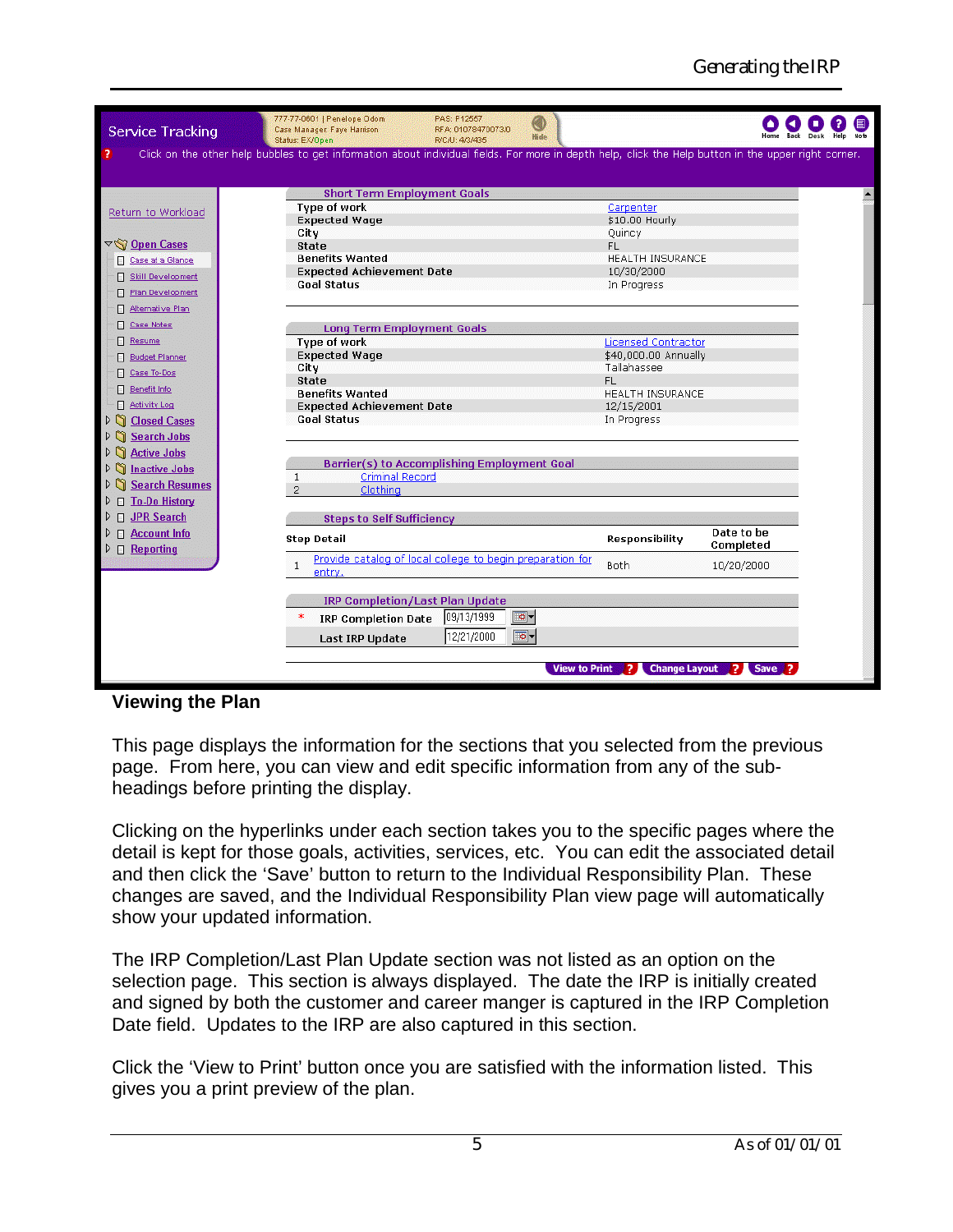Clicking the 'Change Layout' button takes you back to the 'Select section' page where you can change the selected areas that generate to the plan.

#### **Associated Procedures:**

#### I. Adding the IRP Completion Date and Last IRP Update

**ENTER** the date the IRP was completed and signed by the Customer and Career Manager

**ENTER** the date the IRP was last updated by the Career Manager (system defaults to the current date, but you can overwrite this if appropriate)

**CLICK '**Save'

#### II. Changing the Layout of the Individual Responsibility Plan

**CLICK** 'Change Layout' (message box to confirm this actions appears)

**SELECT** the sections you would like to be generated to the plan

**CLICK** 'Continue'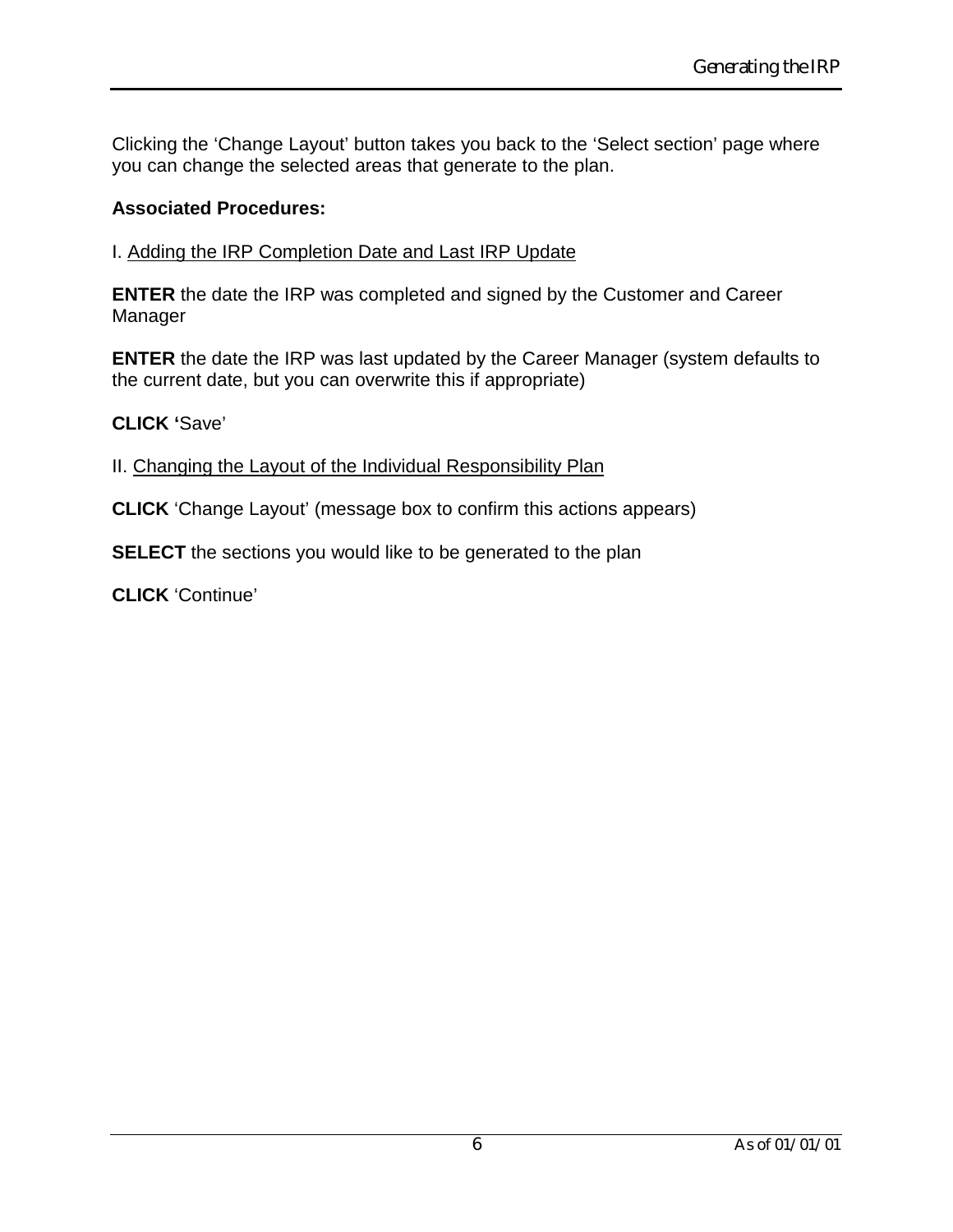|                                     |                          |                                                                             |        | Individual Responsibility Plan (IRP) |                                        |                                                                                                                                                                                                                                                                                                                                                                                                                                                                                                                                                                  |           |                              |                                       |                                       |
|-------------------------------------|--------------------------|-----------------------------------------------------------------------------|--------|--------------------------------------|----------------------------------------|------------------------------------------------------------------------------------------------------------------------------------------------------------------------------------------------------------------------------------------------------------------------------------------------------------------------------------------------------------------------------------------------------------------------------------------------------------------------------------------------------------------------------------------------------------------|-----------|------------------------------|---------------------------------------|---------------------------------------|
|                                     |                          |                                                                             |        |                                      |                                        | Program: Unemployed Parent                                                                                                                                                                                                                                                                                                                                                                                                                                                                                                                                       |           |                              |                                       |                                       |
|                                     |                          | Customer Name: Penelope Odom<br>Welfare Transition Case Number: 777-77-0601 |        |                                      |                                        |                                                                                                                                                                                                                                                                                                                                                                                                                                                                                                                                                                  |           |                              | IRP Completion Date: 09/12/1999       | Print Date: 12/21/2000                |
|                                     |                          |                                                                             |        |                                      |                                        | Employment Goal(s):                                                                                                                                                                                                                                                                                                                                                                                                                                                                                                                                              |           |                              |                                       |                                       |
| <b>Short Term Employment Goals:</b> |                          |                                                                             |        |                                      |                                        |                                                                                                                                                                                                                                                                                                                                                                                                                                                                                                                                                                  |           |                              |                                       |                                       |
| Type of<br>Work                     | Expected<br>Wage         |                                                                             | City   | State                                | <b>Benefits Wanted</b>                 |                                                                                                                                                                                                                                                                                                                                                                                                                                                                                                                                                                  |           | Expected<br>Achievement Date |                                       | <b>Goal Status</b>                    |
| Carpenter                           | \$10.00                  | Hourly                                                                      | Quincy | FL.                                  |                                        | HEALTH INSURANCE                                                                                                                                                                                                                                                                                                                                                                                                                                                                                                                                                 |           | 10/30/2000                   |                                       | In Progress                           |
| <b>Long Term Employment Goals:</b>  |                          |                                                                             |        |                                      |                                        |                                                                                                                                                                                                                                                                                                                                                                                                                                                                                                                                                                  |           |                              |                                       |                                       |
| Type of<br>Work                     |                          | Expected<br>Wage                                                            |        | City                                 |                                        | State Benefits Wanted                                                                                                                                                                                                                                                                                                                                                                                                                                                                                                                                            |           | Expected                     | <b>Achievement Date</b>               | <b>Goal Status</b>                    |
| Licensed Contractor                 |                          | \$40,000.00                                                                 |        | Hourly Tallahassee                   | FL.                                    | HEALTH INSURANCE                                                                                                                                                                                                                                                                                                                                                                                                                                                                                                                                                 |           | 12/15/2001                   |                                       | In Progress                           |
|                                     |                          |                                                                             |        |                                      |                                        |                                                                                                                                                                                                                                                                                                                                                                                                                                                                                                                                                                  |           |                              |                                       |                                       |
|                                     | 1 Criminal Record        | General Steps to Self Sufficiency                                           |        |                                      |                                        |                                                                                                                                                                                                                                                                                                                                                                                                                                                                                                                                                                  |           |                              |                                       |                                       |
| 2 Clothing                          | Step 1                   | Provide catalog of local college to begin preparation for entry.            |        |                                      |                                        |                                                                                                                                                                                                                                                                                                                                                                                                                                                                                                                                                                  | Both      | Responsibility               | Date to be<br>Completed<br>10/20/2000 | completed<br>Yes<br>No<br>П<br>$\Box$ |
|                                     | Explain any "No" answers |                                                                             |        |                                      |                                        | Acknowledgements:                                                                                                                                                                                                                                                                                                                                                                                                                                                                                                                                                |           |                              |                                       |                                       |
|                                     |                          |                                                                             |        |                                      | and obligations and I understand them. | I have worked with my Welfare Transition career manager to identify my employment<br>goals and to plan activities to help me become self-sufficient. I<br>agree to follow the steps listed and to complete all activities and<br>responsibilities assigned to me. If I have a problem with my activity,<br>it is my responsibility to let my Welfare Transition career manager know before the<br>completion date. My opportunities and obligations as a Welfare Transition customer<br>have been explained to me. I have received a copy of these opportunities |           |                              |                                       |                                       |
|                                     |                          |                                                                             |        |                                      |                                        | By signing below, I acknowledge that if I do not have good cause as determined<br>by Welfare Transition, yet fail to follow the activities outlined in this<br>Individual Responsibility Plan, I may be sanctioned.                                                                                                                                                                                                                                                                                                                                              |           |                              |                                       |                                       |
|                                     | Customer:                |                                                                             |        |                                      |                                        |                                                                                                                                                                                                                                                                                                                                                                                                                                                                                                                                                                  |           |                              |                                       |                                       |
|                                     | Signature:               |                                                                             |        |                                      |                                        |                                                                                                                                                                                                                                                                                                                                                                                                                                                                                                                                                                  | Date:     |                              |                                       |                                       |
|                                     |                          |                                                                             |        |                                      |                                        | As the career manager, I will help my Customer in arranging needed services<br>(to the extent that funds are available), will monitor progress and<br>attendance in assigned activities, will provide regular re-evaluations and<br>assessments and will provide counseling when necessary.                                                                                                                                                                                                                                                                      |           |                              |                                       |                                       |
|                                     | Welfare                  | <b>Transition Career</b>                                                    |        |                                      |                                        |                                                                                                                                                                                                                                                                                                                                                                                                                                                                                                                                                                  | Telephone |                              |                                       |                                       |

#### **Printing the Individual Responsibility Plan**

Clicking the 'View to Print' button presents you with a printable version of the Individual Responsibility Plan. From here, you can click the 'Print' button on your browser tool bar or select 'File' then 'Print' from your menu options in your browser.

The customer's plan will be printed out, complete with the required acknowledgements and the signature areas for the career manager and the customer.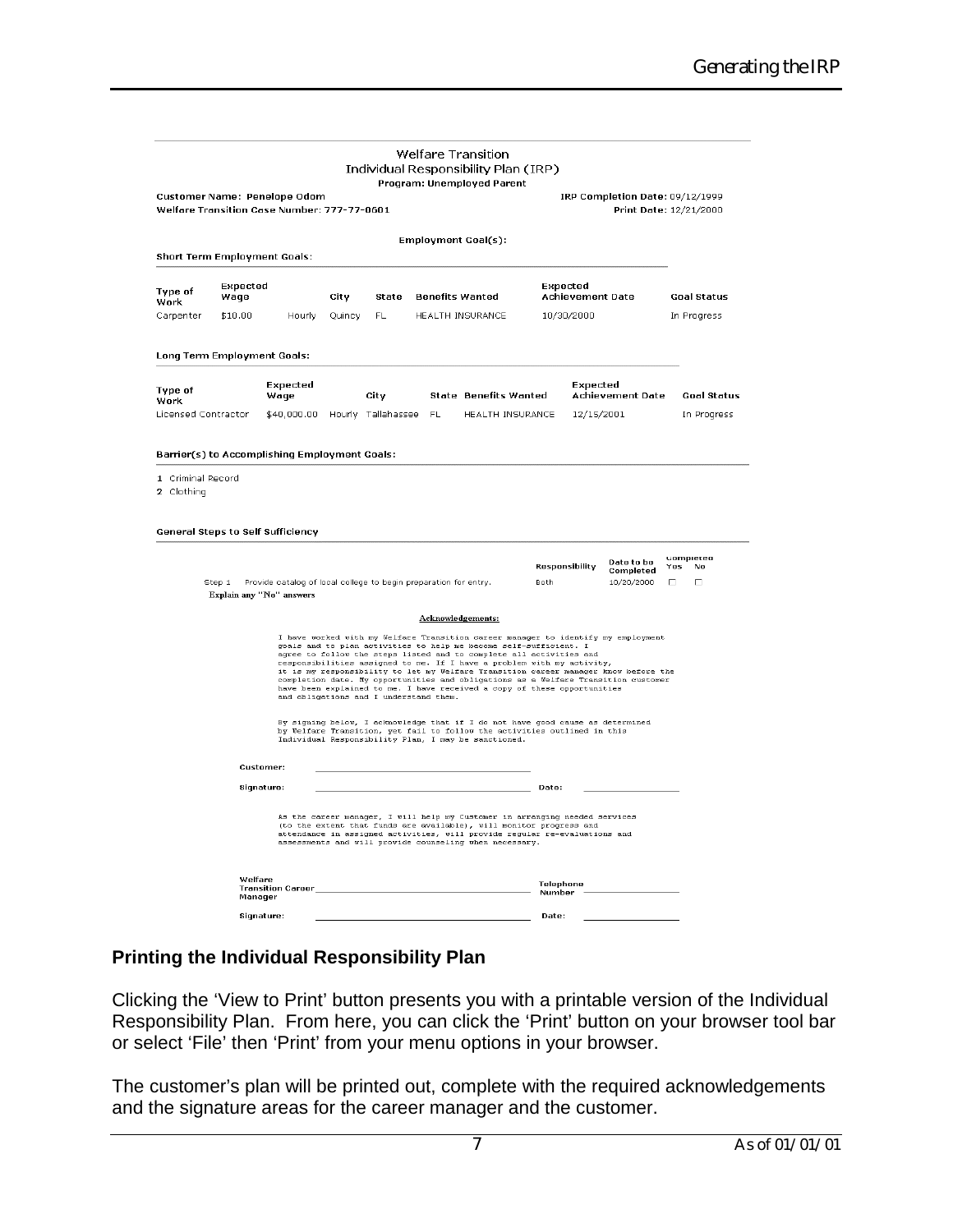## **Associated Procedures:**

Prior to printing the IRP, you must first make sure that your margins for the page are correct. The margins must be set to zero to ensure that nothing on the page is cut off when printed.

I. Setting Page Margins:

**CLICK** 'File' from your browser menu

**SELECT** 'Page Setup' from your menu options

**MAKE** the 'Top', 'Bottom', 'Left' and 'Right' margins equal to zero

**CLICK** 'OK'

II. Printing the Individual Responsibility Plan using the 'Print' icon

**CLICK** the 'Print' icon from your browser tool bar

**CLOSE** the printable version of the plan by clicking the 'X' in the top right hand corner of the page

III. Printing the Individual Responsibility Plan using your menu options

**CLICK** 'File' from your browser menu

**SELECT** 'Print' from the menu options

**CLOSE** the printable version of the plan by clicking the 'X' in the top right hand corner of the page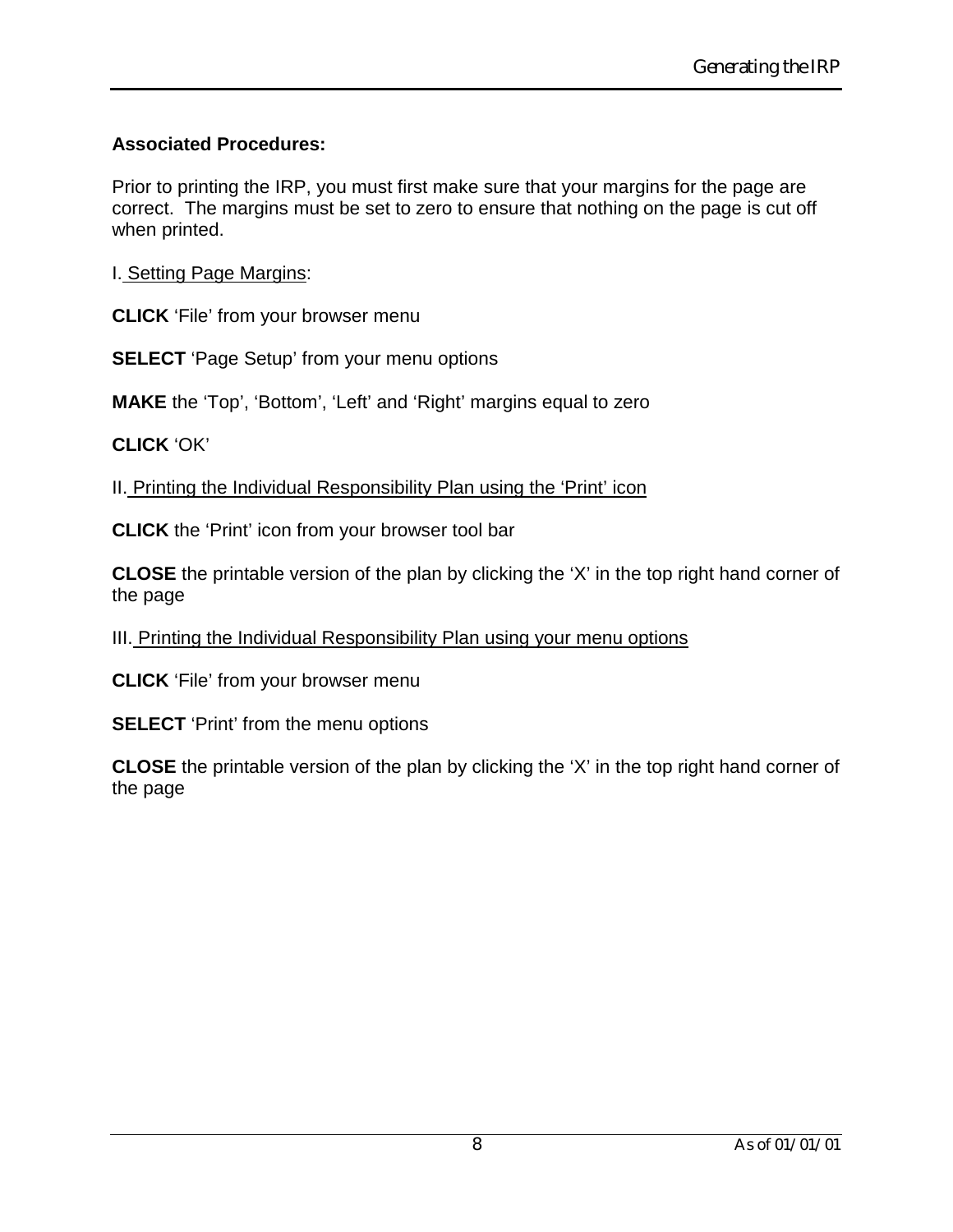| Service Tracking                                                                                                                                                                                                                                                                                                                                 | 799-57-5789   Jeanifer Aniston<br>Case Manager: Scott Mildenberger<br>Status: EV/Open                                                                                                                         | PAS:<br><b>RFA: DD</b><br>High<br>R/C/U: R/2/700 | Click on the other help bubbles to get information about individual fields. For more in depth help, click the Help button in the upper right comer. |
|--------------------------------------------------------------------------------------------------------------------------------------------------------------------------------------------------------------------------------------------------------------------------------------------------------------------------------------------------|---------------------------------------------------------------------------------------------------------------------------------------------------------------------------------------------------------------|--------------------------------------------------|-----------------------------------------------------------------------------------------------------------------------------------------------------|
| ▽ Sy Open Cases<br><b>Case at a Blance</b><br><b>El Still Development</b><br><b>Ban Druskspreet</b><br><b>Bienalive Plan</b><br><b>Case Notes</b><br><b>C</b> Besure<br><b>Budget Planner</b><br><b>Case To Box</b><br><b>District Info</b><br><b>D RP Word</b><br><b>Q</b> Closed Cases<br>Search Jobs<br>C Active Jons<br><b>Inactive Jobs</b> | <b>Budget Planner Wizard</b><br><b>Jennifer Aniston</b><br>SSN: 789-67-6788<br>Enter number of adults in household<br>Enter number of children in household<br>Required Fields: Information that is required. | u                                                | Continue ?<br>Information Bubble: Click on the bubble for specific help.                                                                            |
| <b>Search Resumes</b><br>To-Do History<br><b>JPR Search</b><br><b>Account Info</b><br><b>E</b> Reporting                                                                                                                                                                                                                                         |                                                                                                                                                                                                               |                                                  |                                                                                                                                                     |

## **Completing the Budget Planner Wizard**

OSST contains a budget planner wizard that can be used to develop a personal budget plan for your customers. The budget planner takes into account the number of adults and children in the family, the monthly current and projected expenses and the monthly current and projected income. The outcome of completing the budget planner wizard is a one page summary that can be printed for future reference. The key information displayed on the summary is the projected net hourly wage needing to be earned for the budget to remain balanced between income and expenses.

#### **Associated Procedures:**

I. Defining number of people in household:

**CLICK** on the Budget Planner hyperlink on the Control Panel

**ENTER** the number of adults in the household

**ENTER** the number of children in the household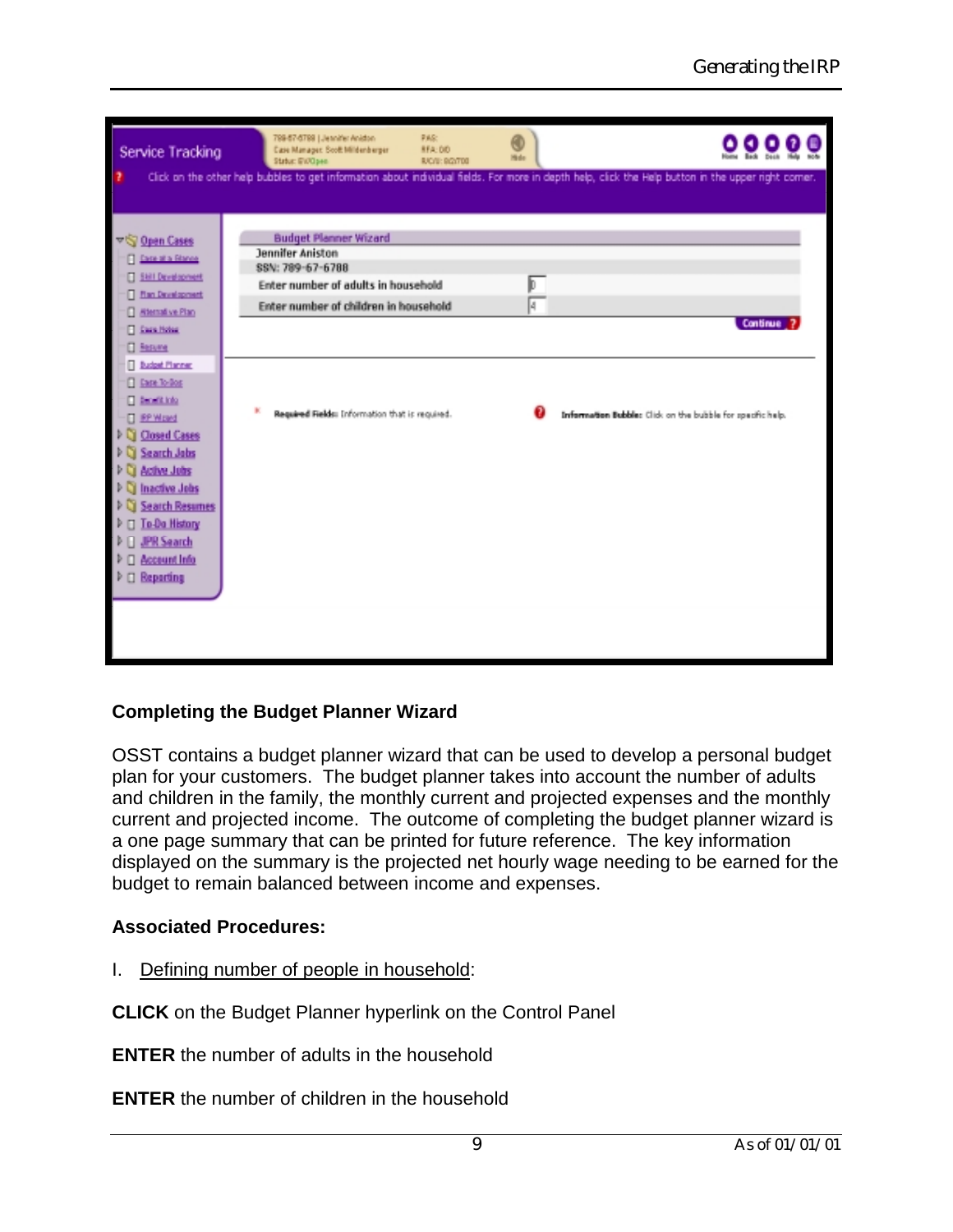# **CLICK** the 'Continue' button

| Service Tracking                              | 799-57-5799   Jeanifer Aniston<br>Case Manager: Scott Mildenberger<br>Status: EV/Open                                                               | PAG:<br><b>RFA: DD</b><br>R/C/U: R/2/708 | Highe |                                                            |  |
|-----------------------------------------------|-----------------------------------------------------------------------------------------------------------------------------------------------------|------------------------------------------|-------|------------------------------------------------------------|--|
|                                               | Click on the other help bubbles to get information about individual fields. For more in depth help, click the Help button in the upper right comer. |                                          |       |                                                            |  |
| ▽ Sy Open Cases                               | Budget Planner Wizard Monthly Income Sheet for Jennifer Aniston, SSN: 789-67-6788                                                                   |                                          |       |                                                            |  |
| Case at a Blance                              | Source                                                                                                                                              | Current                                  |       | Projected                                                  |  |
| <b>E Still Development</b>                    | TANF                                                                                                                                                | $e$ 241.00                               |       | 10.00                                                      |  |
| <b>Ban Development</b>                        | Social Security                                                                                                                                     | e24.00                                   |       | 10.00                                                      |  |
| <b>Blenstive Plan</b>                         | Financial Aid                                                                                                                                       | g 0.00                                   |       | 12323                                                      |  |
| <b>T</b> Case Notes                           | Food Stamps                                                                                                                                         | 123200                                   |       | 123.01                                                     |  |
| <b>D</b> Resume<br><b>Budget Planner</b>      | Alimony                                                                                                                                             | $s$ 0.00                                 |       | \$3.00                                                     |  |
| C Care To Box                                 | Child Support                                                                                                                                       | 10.01                                    |       | \$0.00                                                     |  |
| <b>El benefit into</b>                        | Family Help                                                                                                                                         | eloon                                    |       | 1001                                                       |  |
| <b>D</b> RP Word                              | Unemployment                                                                                                                                        | $+3.00$                                  |       | 10.00                                                      |  |
| <b>Q</b> Closed Cases                         | Take Home Pay                                                                                                                                       | el34.00                                  |       | $d$ 800.00                                                 |  |
| Search Jobs                                   | Total Other                                                                                                                                         | $5 - 6.00$                               |       | \$23.01                                                    |  |
| <b>Active Jobs</b>                            | <b>Total Net Income</b>                                                                                                                             |                                          |       |                                                            |  |
| <b>Inactive Jobs</b><br><b>Search Resumes</b> |                                                                                                                                                     |                                          |       | Add <b>21 Continue</b> 2                                   |  |
| To-Da History                                 |                                                                                                                                                     |                                          |       |                                                            |  |
| <b>JPR</b> Search                             |                                                                                                                                                     |                                          |       |                                                            |  |
| Account Info                                  |                                                                                                                                                     |                                          |       |                                                            |  |
| $\triangleright$ $\Box$ Reporting             |                                                                                                                                                     |                                          |       |                                                            |  |
|                                               | Required Fields: Information that is required.                                                                                                      |                                          |       | Information Bubble: Click on the bubble for specific help. |  |
|                                               |                                                                                                                                                     |                                          |       |                                                            |  |
|                                               |                                                                                                                                                     |                                          |       |                                                            |  |
|                                               |                                                                                                                                                     |                                          |       |                                                            |  |

II. Defining all sources of income:

**ENTER** the dollars and cents amount for each potential income source listed

**CLICK** the 'Add' button

**CLICK** the 'Continue' button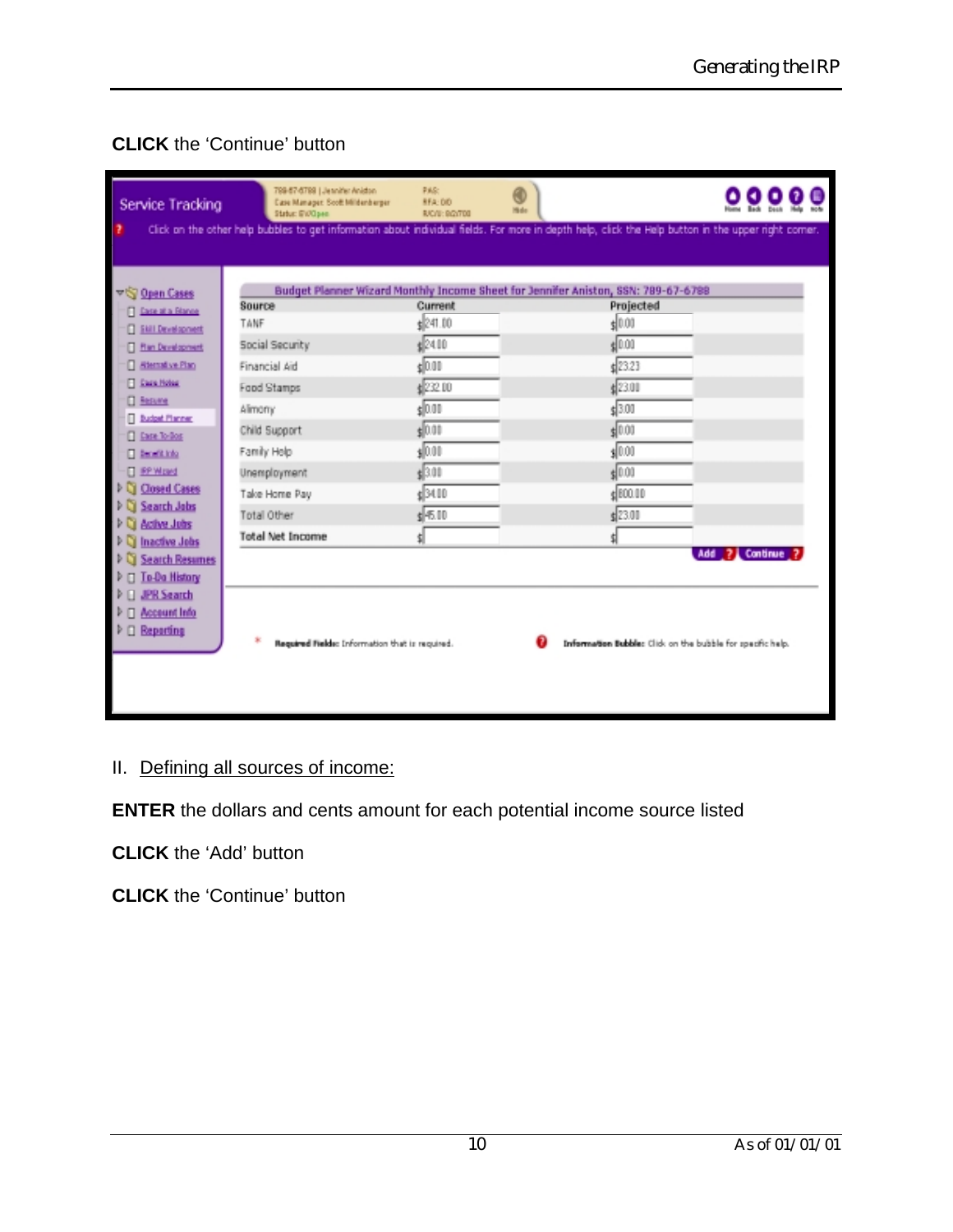| Service Tracking                                                                | 799-67-6799   Jeanifer Aniston<br>Case Manager: Scott Mildenberger<br>Status: EV/Open | PAS:<br>RFA: 00<br>RIC/U: 0/2/700 | C<br>Histo                                                                         |                                                                                                                                                     |  |
|---------------------------------------------------------------------------------|---------------------------------------------------------------------------------------|-----------------------------------|------------------------------------------------------------------------------------|-----------------------------------------------------------------------------------------------------------------------------------------------------|--|
|                                                                                 |                                                                                       |                                   |                                                                                    | Click on the other help bubbles to get information about individual fields. For more in depth help, click the Help button in the upper right comer. |  |
| <b>VS Open Cases</b>                                                            | Source                                                                                | Current                           | Budget Planner Wizard Monthly Expense Sheet for Jennifer Aniston, SSN: 789-67-6788 | Projected                                                                                                                                           |  |
| <b>Care at a Blance</b>                                                         | House Payment                                                                         | 1787.00                           |                                                                                    | \$765.00                                                                                                                                            |  |
| Skill Development<br><b>T</b> Ran Development                                   | Electric Bill                                                                         | 12.01                             |                                                                                    | 1200                                                                                                                                                |  |
| <b>Blend ve Plan</b>                                                            | Gas Nil                                                                               | 12.00                             |                                                                                    | \$0.00                                                                                                                                              |  |
| <b>T</b> Care Notes                                                             | Water Bill                                                                            | 10.00                             |                                                                                    | \$0.00                                                                                                                                              |  |
| <b>D</b> Berume                                                                 | Sewage Bill                                                                           | 10.00                             |                                                                                    | \$0.00                                                                                                                                              |  |
| <b>Budget Planner</b>                                                           | Telephone Bill                                                                        | \$50.01                           |                                                                                    | \$50.00                                                                                                                                             |  |
| <b>Care To Box</b>                                                              | Cable TV Bill                                                                         | dooo                              |                                                                                    | 130.00                                                                                                                                              |  |
| <b>El Banafit Info</b>                                                          |                                                                                       |                                   |                                                                                    |                                                                                                                                                     |  |
| <b>D</b> RP Wood<br>I Q Closed Cases                                            | Grocery Bill                                                                          | $e^{200.00}$                      |                                                                                    | \$201.00                                                                                                                                            |  |
| <b>D</b> Search Jobs                                                            | Food Eaten Out                                                                        | d000                              |                                                                                    | \$101.00                                                                                                                                            |  |
| I Q Active Jobs                                                                 | Medicine/Drugs                                                                        | 10.00                             |                                                                                    | 5000                                                                                                                                                |  |
| <b>D</b> Inactive Jobs                                                          | Laundry/Dry Cleaning                                                                  | 10.01                             |                                                                                    | \$ 20.00                                                                                                                                            |  |
| <b>DES</b> Search Resumes                                                       | Insurance - Life                                                                      | \$6.00                            |                                                                                    | \$6.00                                                                                                                                              |  |
| ▷ □ To-Do History<br>▶ □ JPR Search<br>▷ □ Account Info<br><b>▷ □ Reporting</b> | Insurance - Home                                                                      | \$5.01                            |                                                                                    | \$5.00                                                                                                                                              |  |
|                                                                                 | Insurance - Health                                                                    | 46.00                             |                                                                                    | \$50.00                                                                                                                                             |  |
|                                                                                 | Insurance - Auto                                                                      | d0.00                             |                                                                                    | 101.00                                                                                                                                              |  |
|                                                                                 | Auto - Gas                                                                            | \$56.00                           |                                                                                    | \$ 56.00                                                                                                                                            |  |
|                                                                                 | Auto - Maintenance                                                                    | 10.00                             |                                                                                    | 10.00                                                                                                                                               |  |
|                                                                                 | Public Transportation                                                                 | 10.00                             |                                                                                    | 500                                                                                                                                                 |  |
|                                                                                 | Clothing                                                                              | d000                              |                                                                                    | $+0.00$                                                                                                                                             |  |

# III. Defining all sources of expense:

**ENTER** the dollars and cents amount for each potential expense listed

**CLICK** the 'Add' button

**CLICK** the 'Continue' button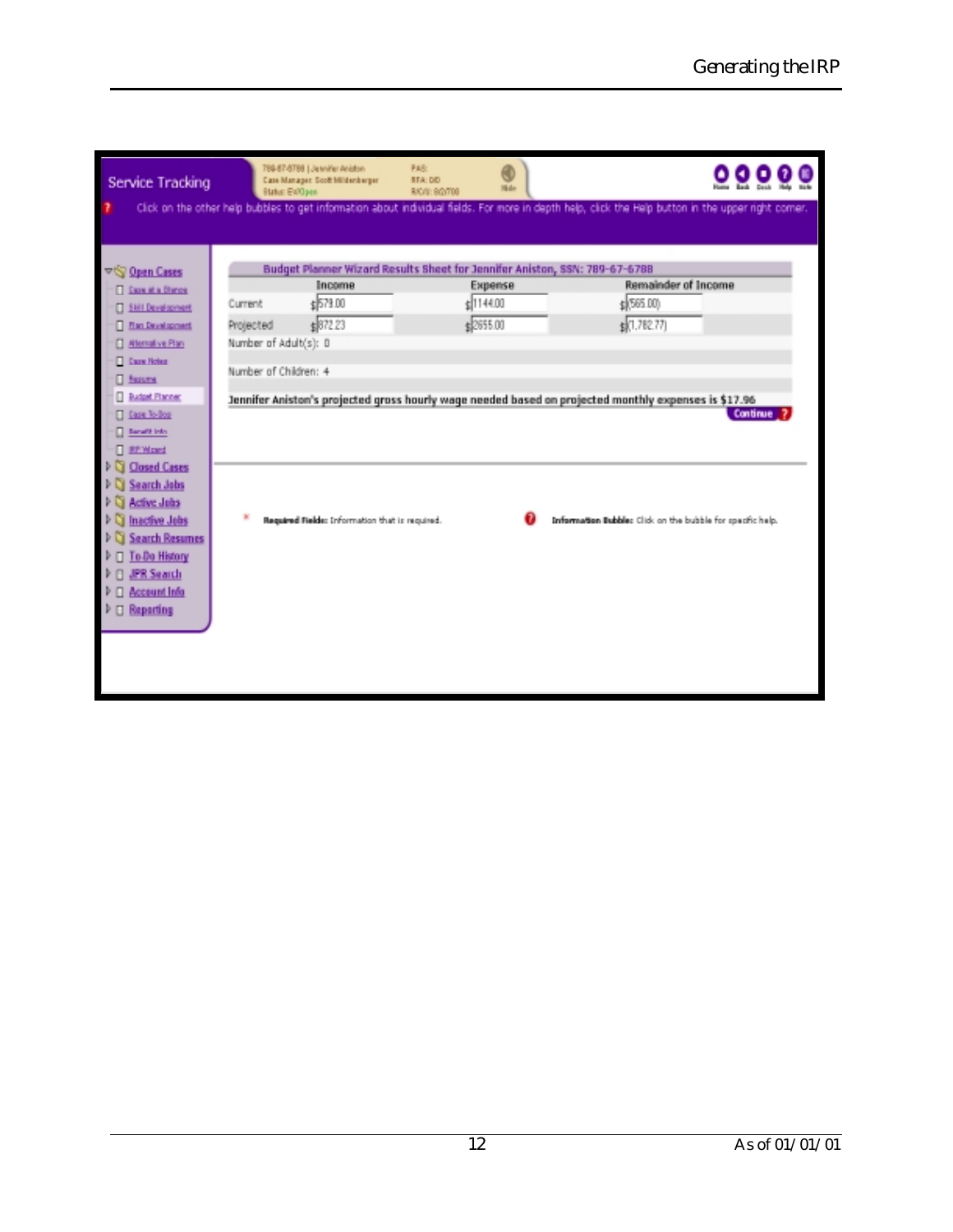

Now it's your turn to practice using the system! Let's start by taking your sample new case and performing the tasks associated with the following scenarios:

- Selecting the sections that will be generated to the customer's Individual Responsibility Plan
- Viewing a customer's Individual Responsibility Plan
- Editing sections on the customer's Individual Responsibility Plan
- Printing an Individual Responsibility Plan
- Complete the Budget Planner Wizard